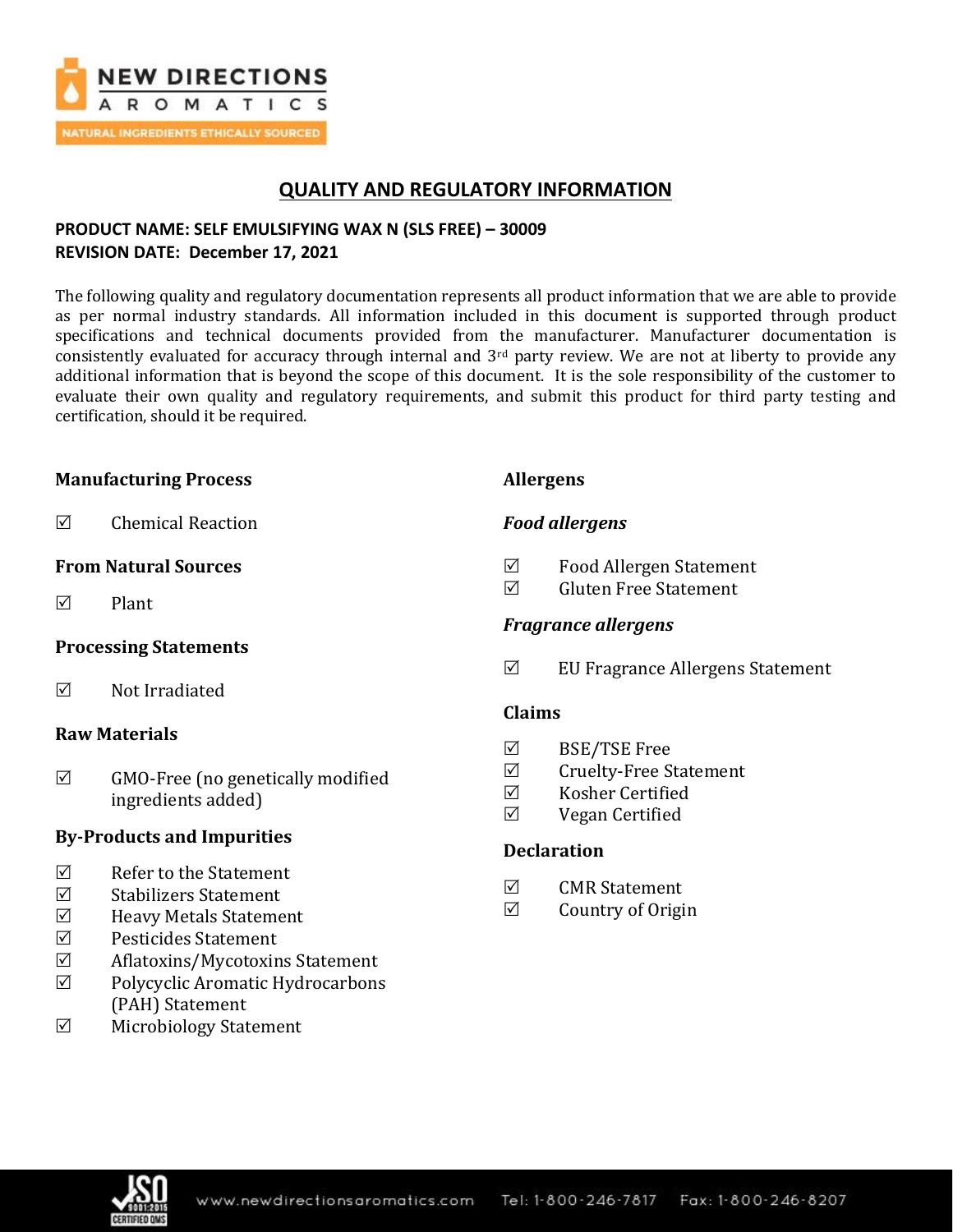

## **IRRADIATION FREE STATEMENT**

### **PRODUCT NAME: SELF EMULSIFYING WAX N (SLS FREE) – 30009**

We hereby declare that, to the best of our knowledge, this product has not been irradiated and does not contain any ingredient that has gone through any irradiation.

#### **Disclaimer & Caution:**

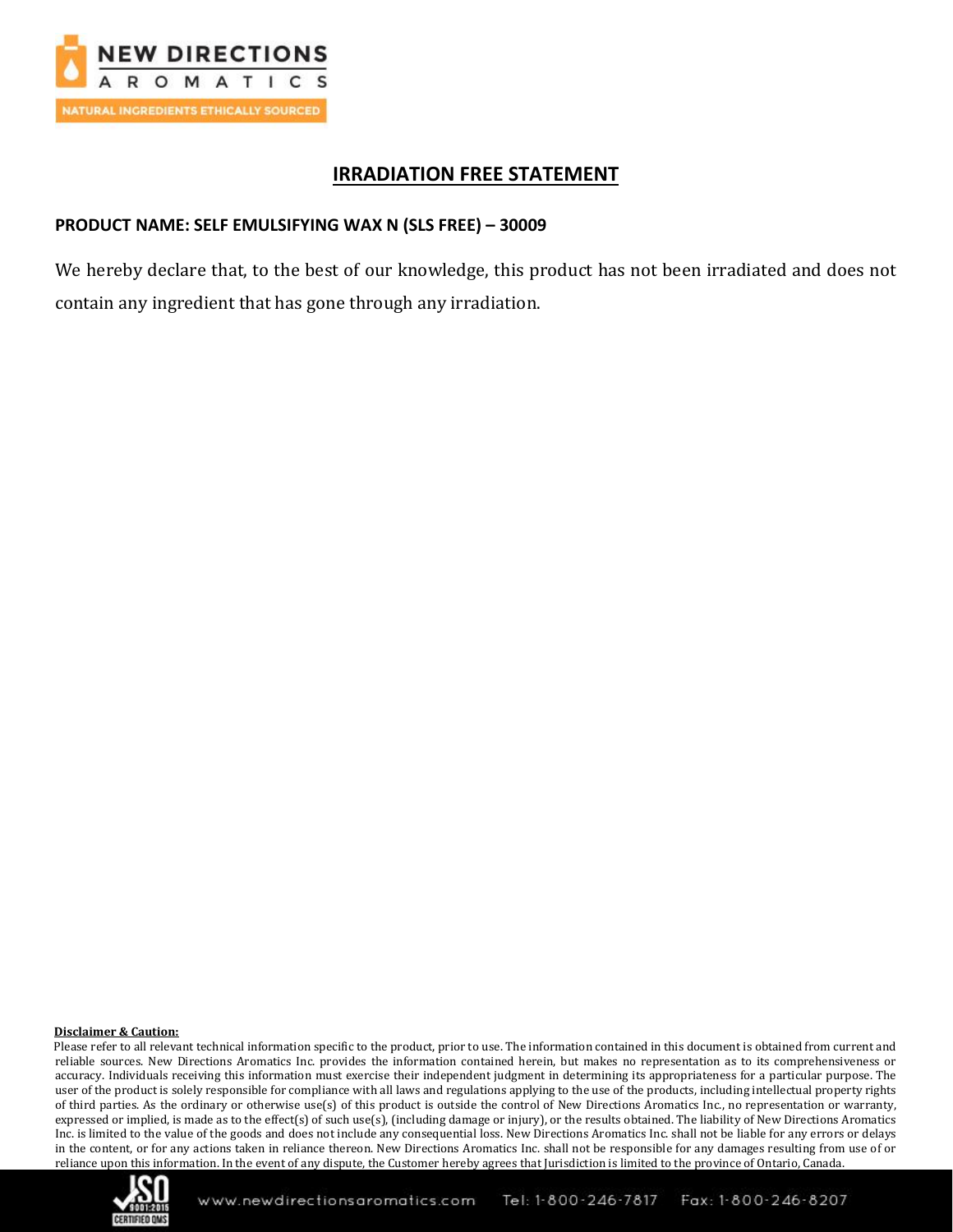

## **GMO STATEMENT**

### **PRODUCT NAME: SELF EMULSIFYING WAX N (SLS FREE) – 30009**

We hereby declare that, to the best of our knowledge, this product was not produced from or with GMO plant material.

#### **Disclaimer & Caution:**

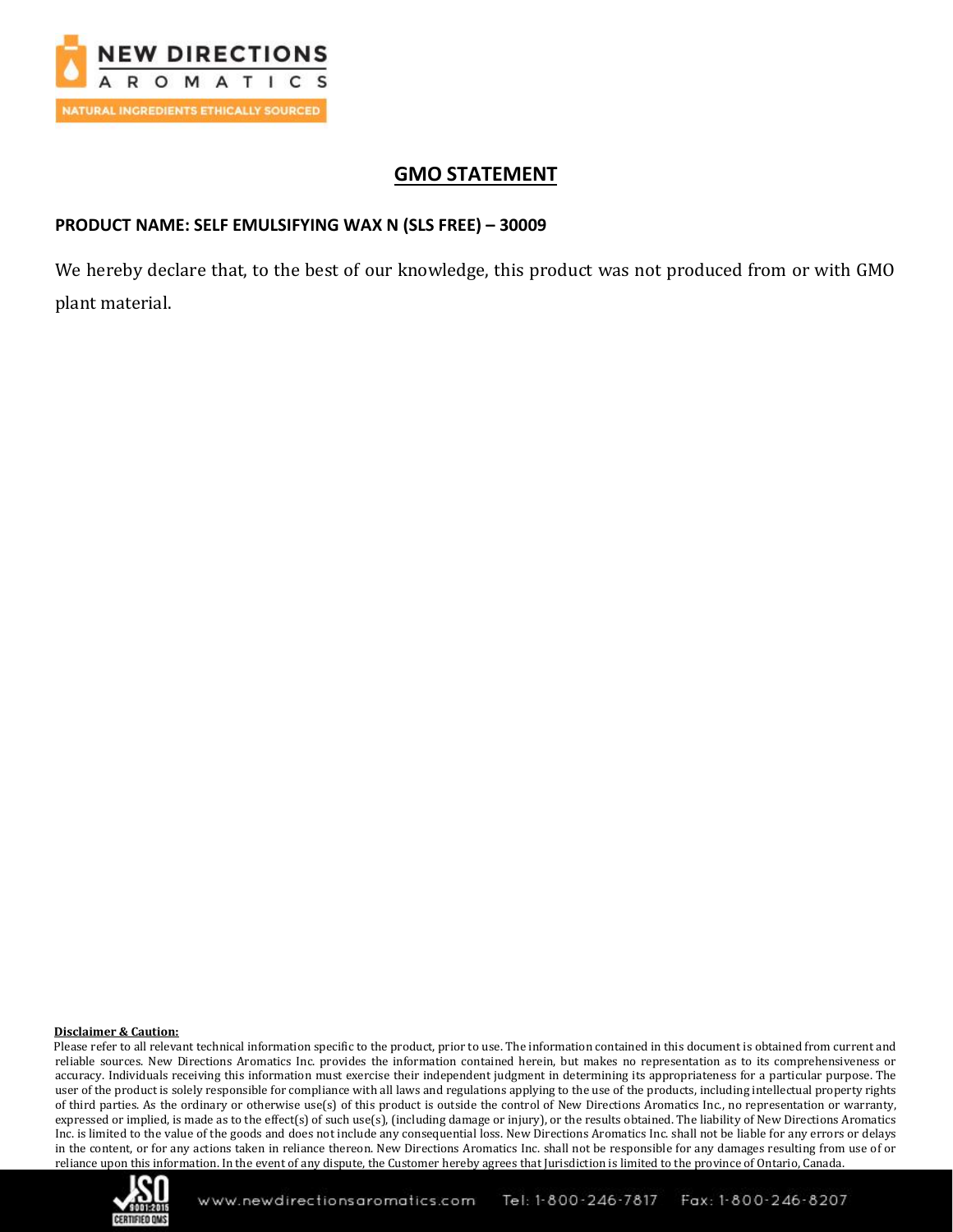

## **BY PRODUCTS & IMPURITIES STATEMENT**

## **PRODUCT NAME: SELF EMULSIFYING WAX N (SLS FREE) - 30009**

We hereby declare that, to the best of our knowledge, this product does not contain any of the following by products and impurities:

- Phthalates
- Solvents and Residual Solvents
- 1,4-Dioxane
- Diethylene glycol

#### **Disclaimer & Caution:**

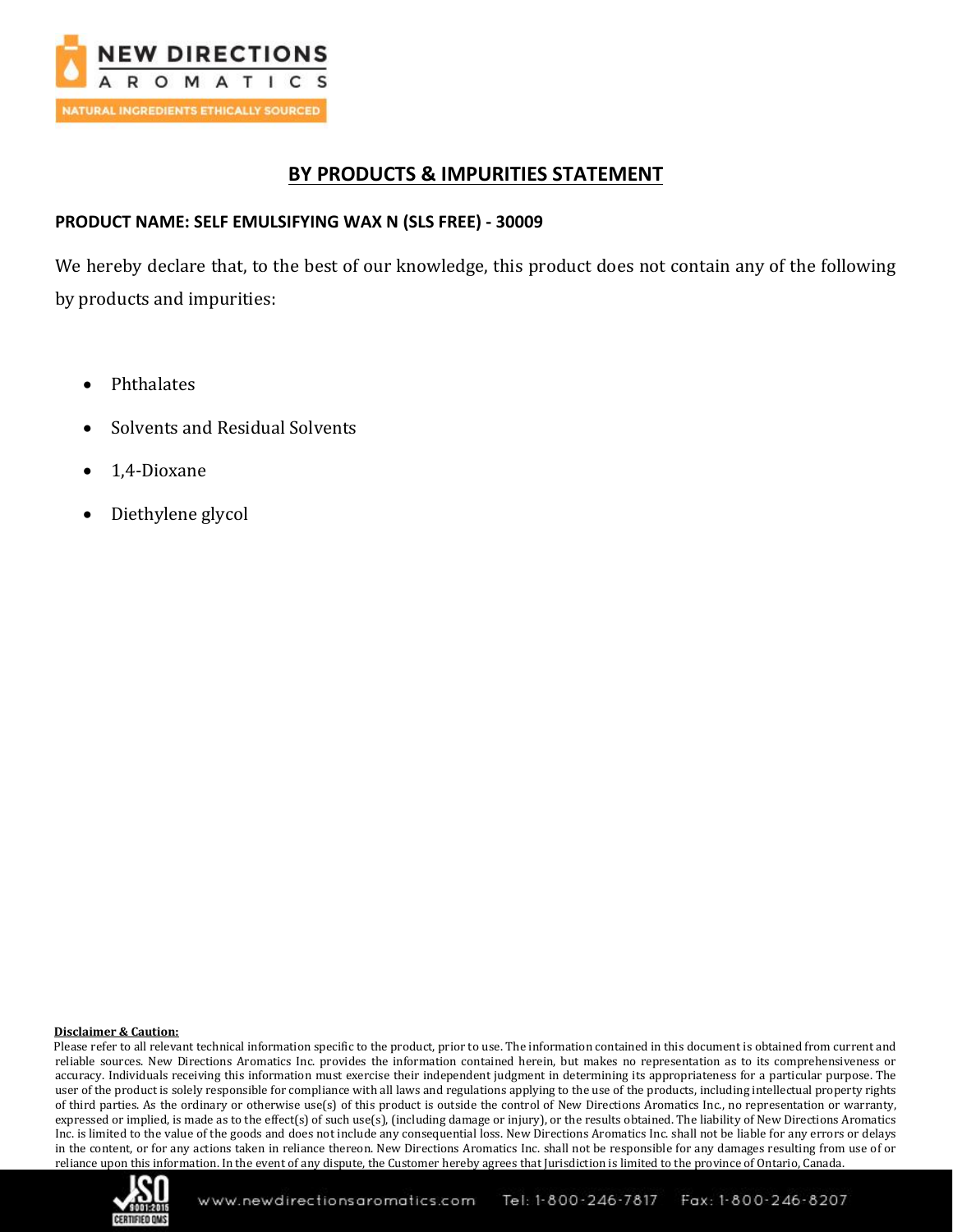

## **STABILIZERS STATEMENT**

### **PRODUCT NAME: SELF EMULSIFYING WAX N (SLS FREE) – 30009**

We hereby declare that, to the best of our knowledge, the following substances are added to the product (during or after manufacture) for purposes of stabilization:

- Potassium Hydrogen Phosphate approximately 0.04 %
- Disodium Hydrogen Phosphate approximately 0.08 %

#### **Disclaimer & Caution:**

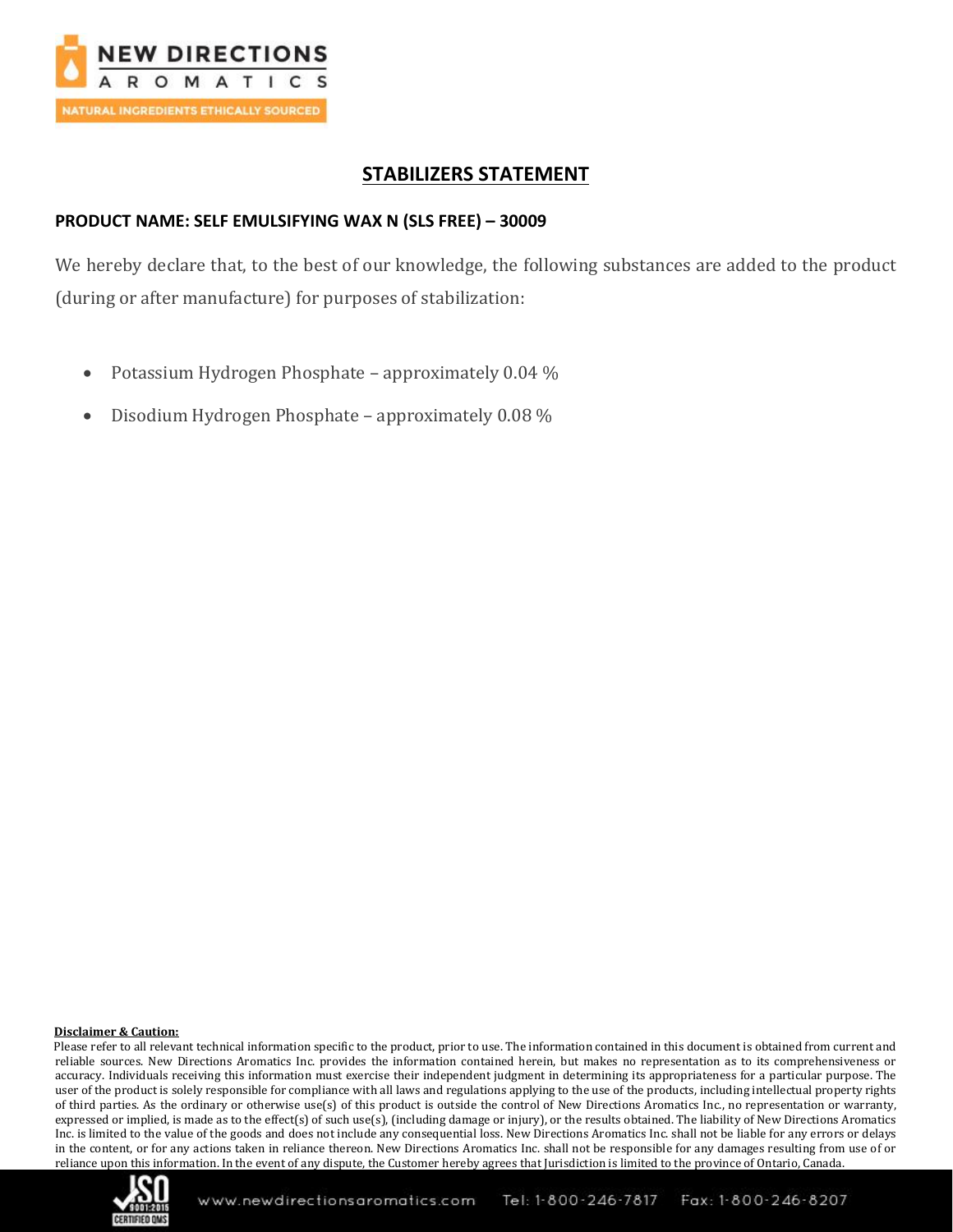

## **HEAVY METALS STATEMENT**

## **PRODUCT NAME: SELF EMULSIFYING WAX N (SLS FREE) - 30009**

We hereby declare that, to the best of our knowledge, this product contains trace amounts of heavy metals at a maximum concentration of 10 ppm.

#### **Disclaimer & Caution:**

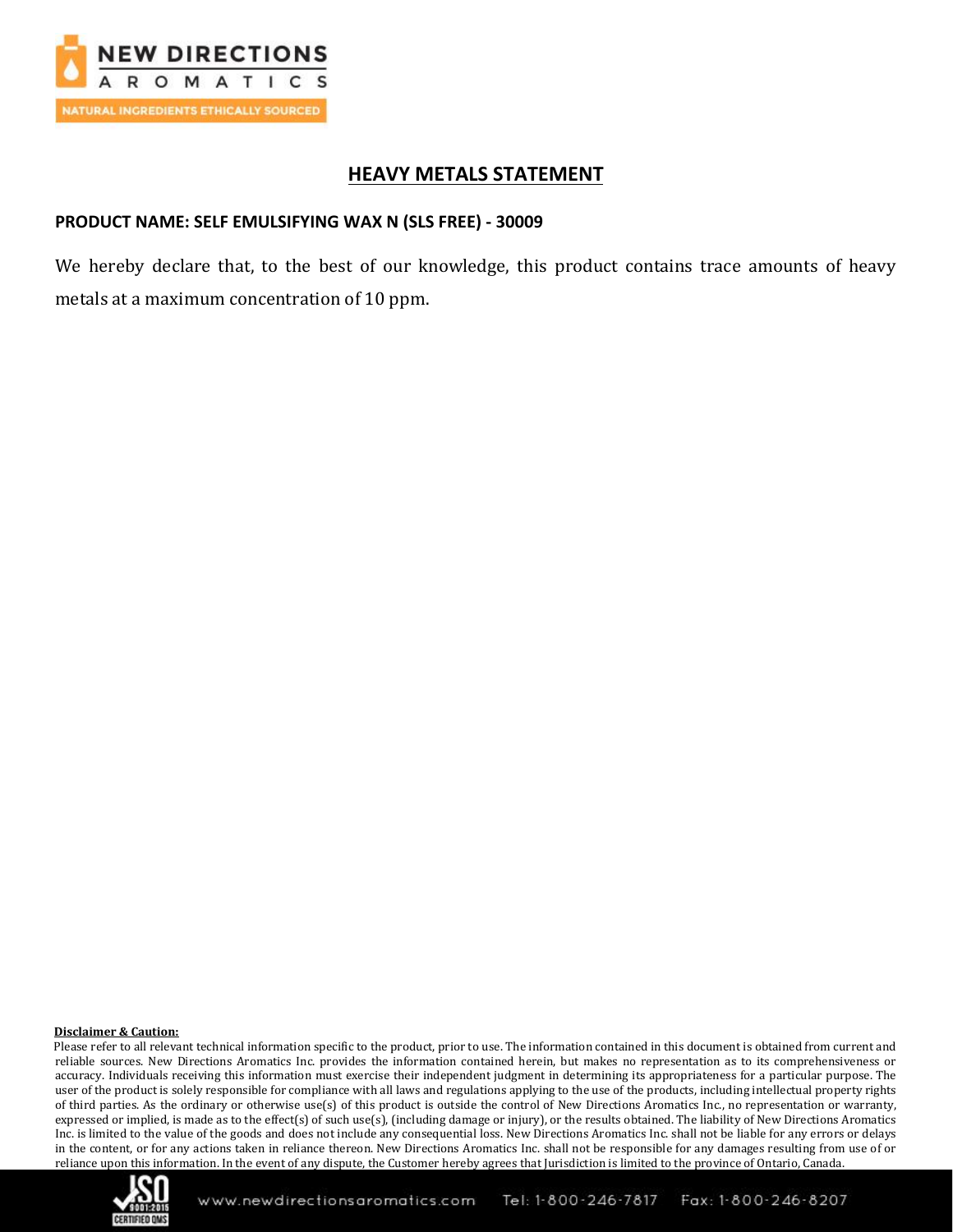

## **PESTICIDES STATEMENT**

# **PRODUCT NAME: SELF EMULSIFYING WAX N (SLS FREE) – 30009**

We hereby declare that, to the best of our knowledge, based on processing information and raw materials used, any residual pesticides are expected to comply with the concentration limits set by the European Pharmacopoeia, Section 2.8.13 regarding residual pesticides.

#### **Disclaimer & Caution:**

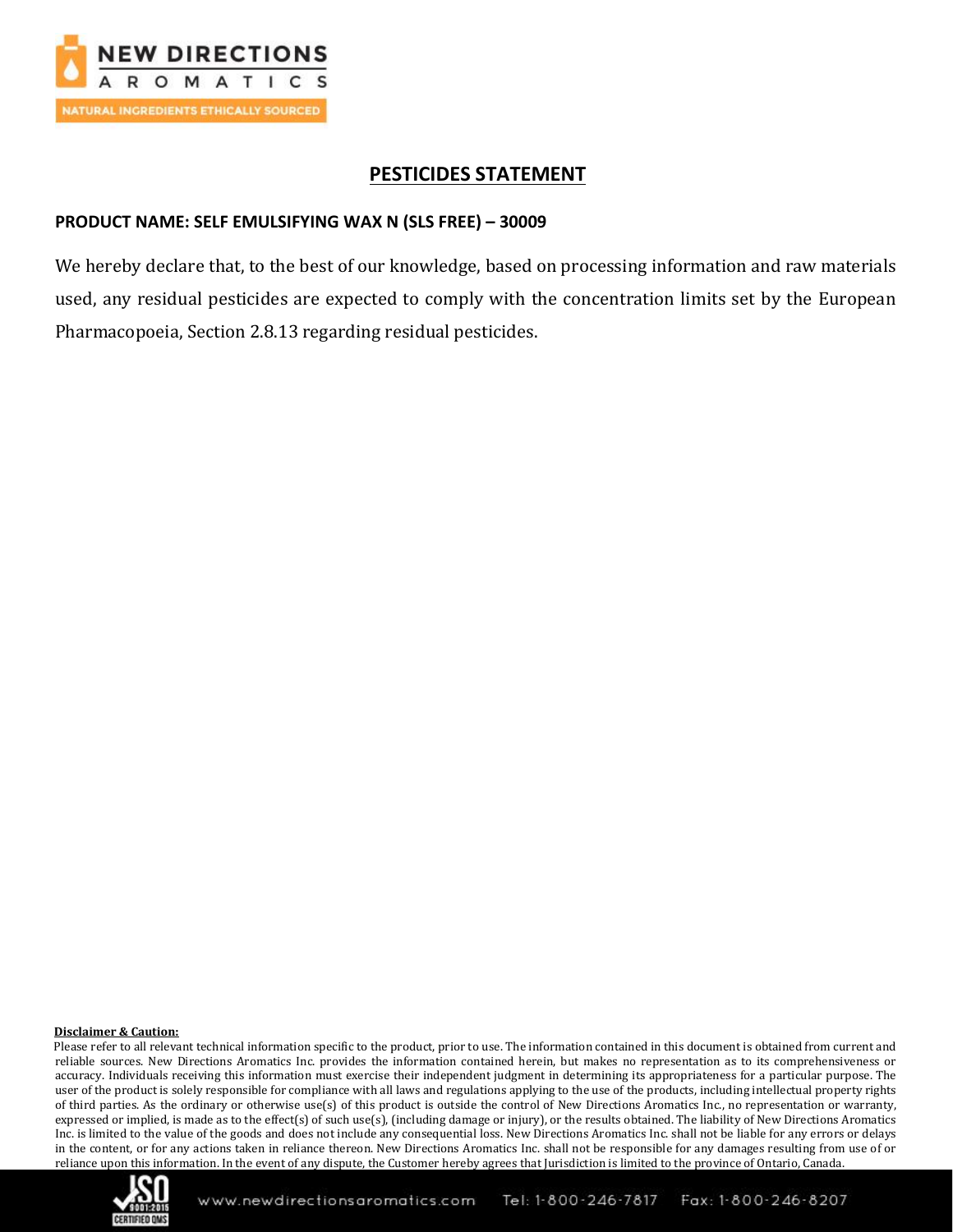

## **AFLATOXINS/MYCOTOXINS STATEMENT**

## **PRODUCT NAME: SELF EMULSIFYING WAX N (SLS FREE) – 30009**

We hereby declare that, to the best of our knowledge, based on processing information and raw materials used, Aflatoxins/Mycotoxins are expected to conform to the concentration limits set out in Regulation (EC) 1881/2006, Section 2.1.5. This product is compliant with the following specifications:

- Aflatoxins B1: max 2.0  $\mu$ g/kg
- Sum of Aflatoxins B1, B2, G1, and G2: max 4.0  $\mu$ g/kg

#### **Disclaimer & Caution:**

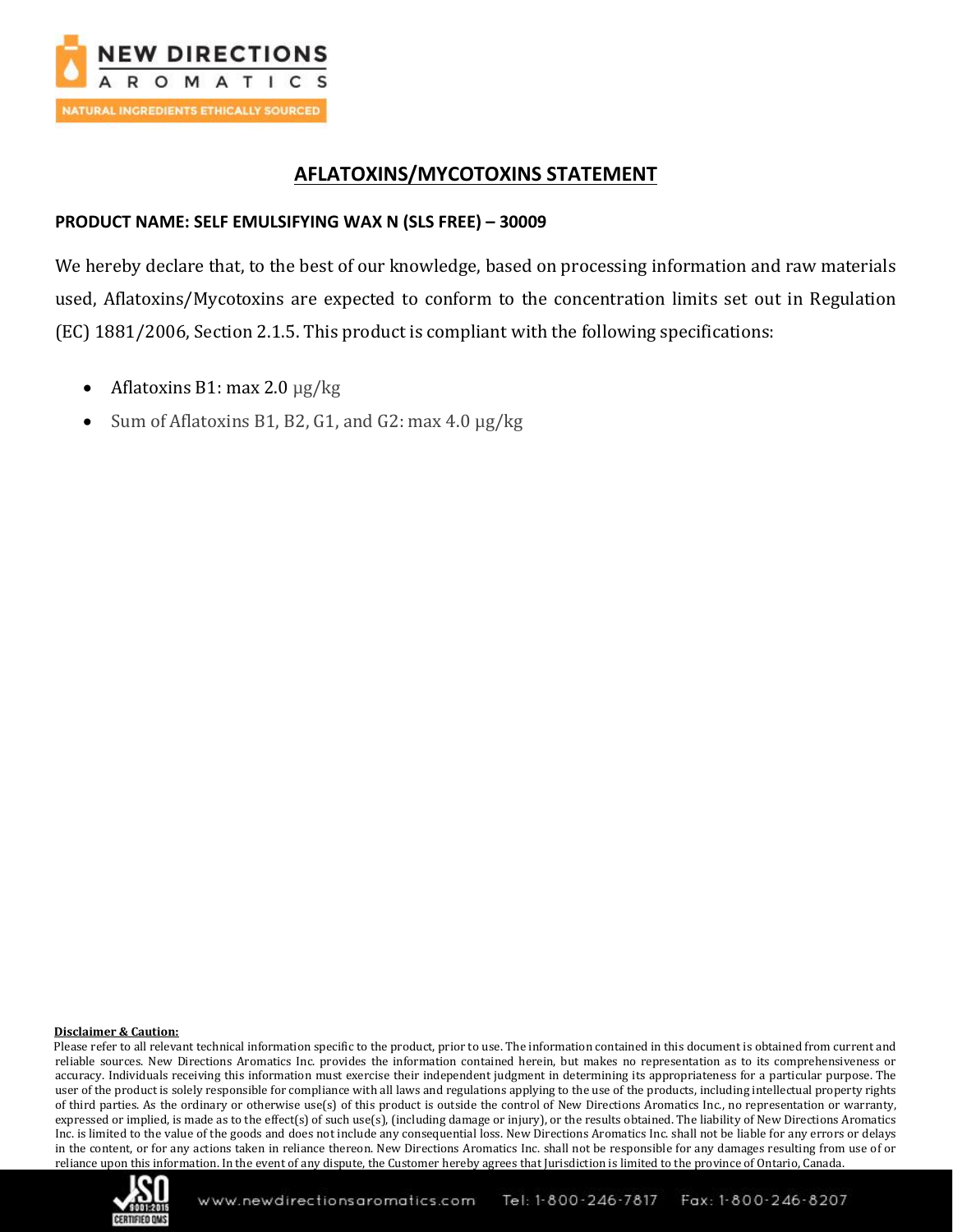

## **POLYCYCLIC AROMATIC HYDROCARBONS STATEMENT**

## **PRODUCT NAME: SELF EMULSIFYING WAX N (SLS FREE) – 30009**

We hereby declare that, to the best of our knowledge, based on processing information and raw materials used this product is expected to comply with concentration limits set by Regulation (EC) 1881/2006 Annex, Section 6.1.1. This product complies with the following specifications:

• Benzo(a)pyrene: max 2.0 2.0  $\mu$ g/kg

#### **Disclaimer & Caution:**

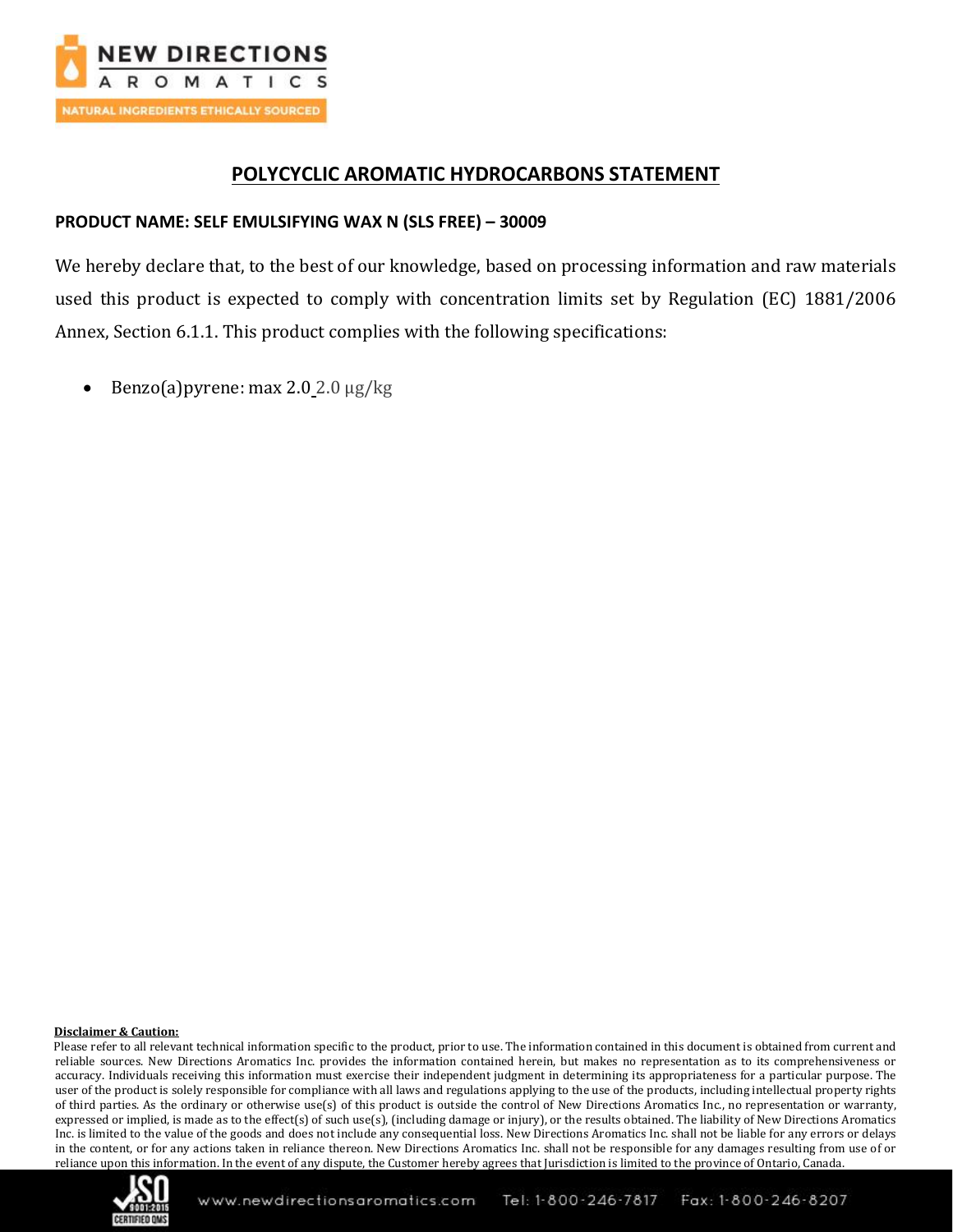

## **MICROBIOLOGY STATEMENT**

## **PRODUCT NAME: SELF EMULSIFYING WAX N (SLS FREE) – 30009**

We hereby declare that, to the best of our knowledge, the calculated total count of the cells able to multiply in this product is  $\leq 100$  cfu/g, including the absence of pathogenic indicators.

#### **Disclaimer & Caution:**

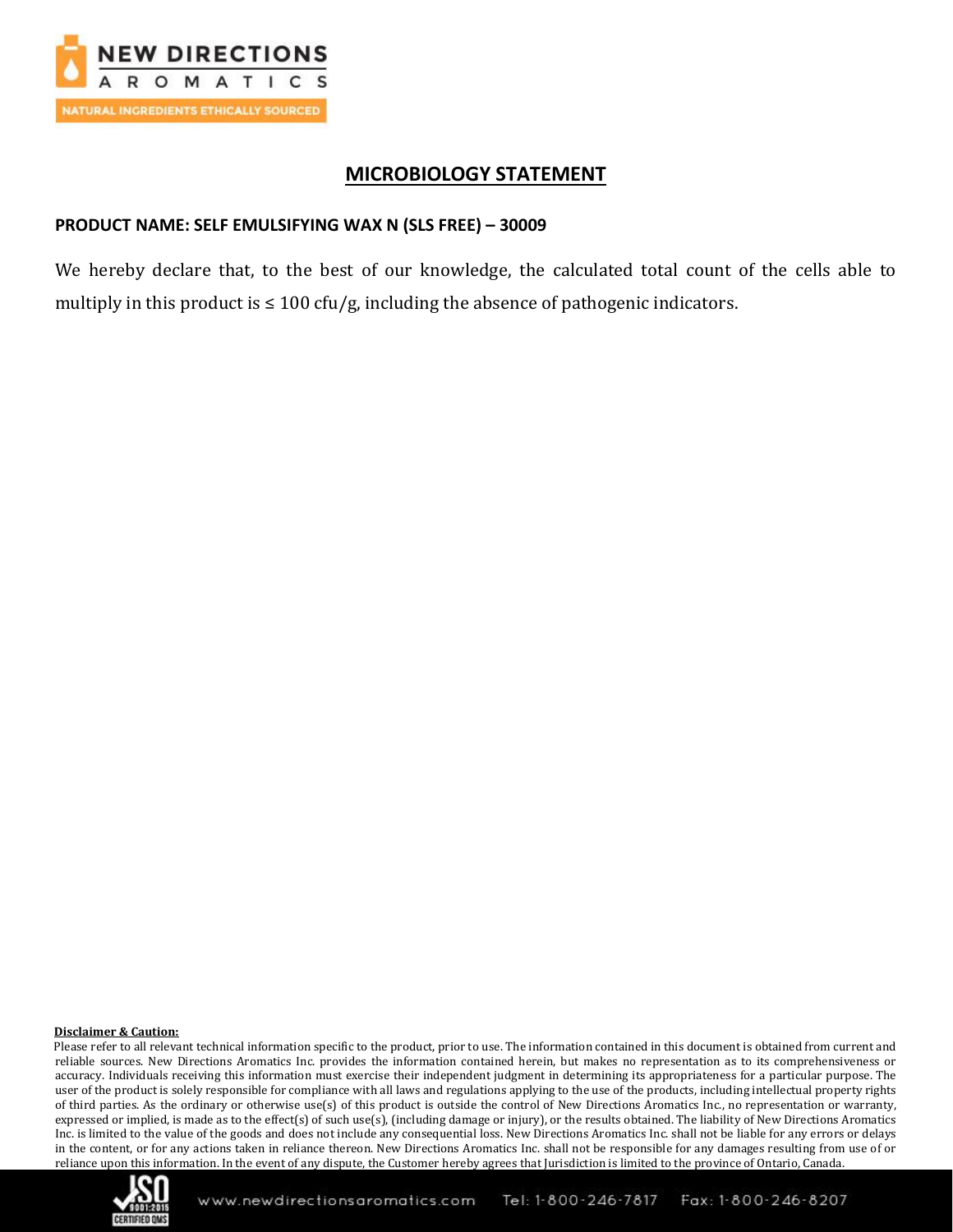

# **FOOD ALLERGEN INFORMATION**

## **PRODUCT NAME: SELF EMULSIFYING WAX N (SLS FREE) – 30009**

| Component                                               | Present in the product |
|---------------------------------------------------------|------------------------|
| Peanuts (and/or derivatives,) e.g., protein oil         | N <sub>o</sub>         |
| Tree Nuts (and/or derivatives)                          | No                     |
| Seeds (Mustard, Sesame) (and/or derivatives)            | N <sub>0</sub>         |
| Wheat, Barley, Rye, Oats, Spelt, Kamut or their hybrids | N <sub>o</sub>         |
| Gluten                                                  | N <sub>0</sub>         |
| Soybeans (and/or derivatives)                           | N <sub>o</sub>         |
| Dairy (including lactose) or Eggs                       | N <sub>o</sub>         |
| Fish or their products                                  | No                     |
| Shellfish or their products                             | No                     |
| Celery (and/or derivatives)                             | No                     |
| Lupin (and/or derivatives)                              | No                     |
| Sulphites (and derivatives) (added or $\geq 10$ ppm)    | No                     |

#### **Disclaimer & Caution:**

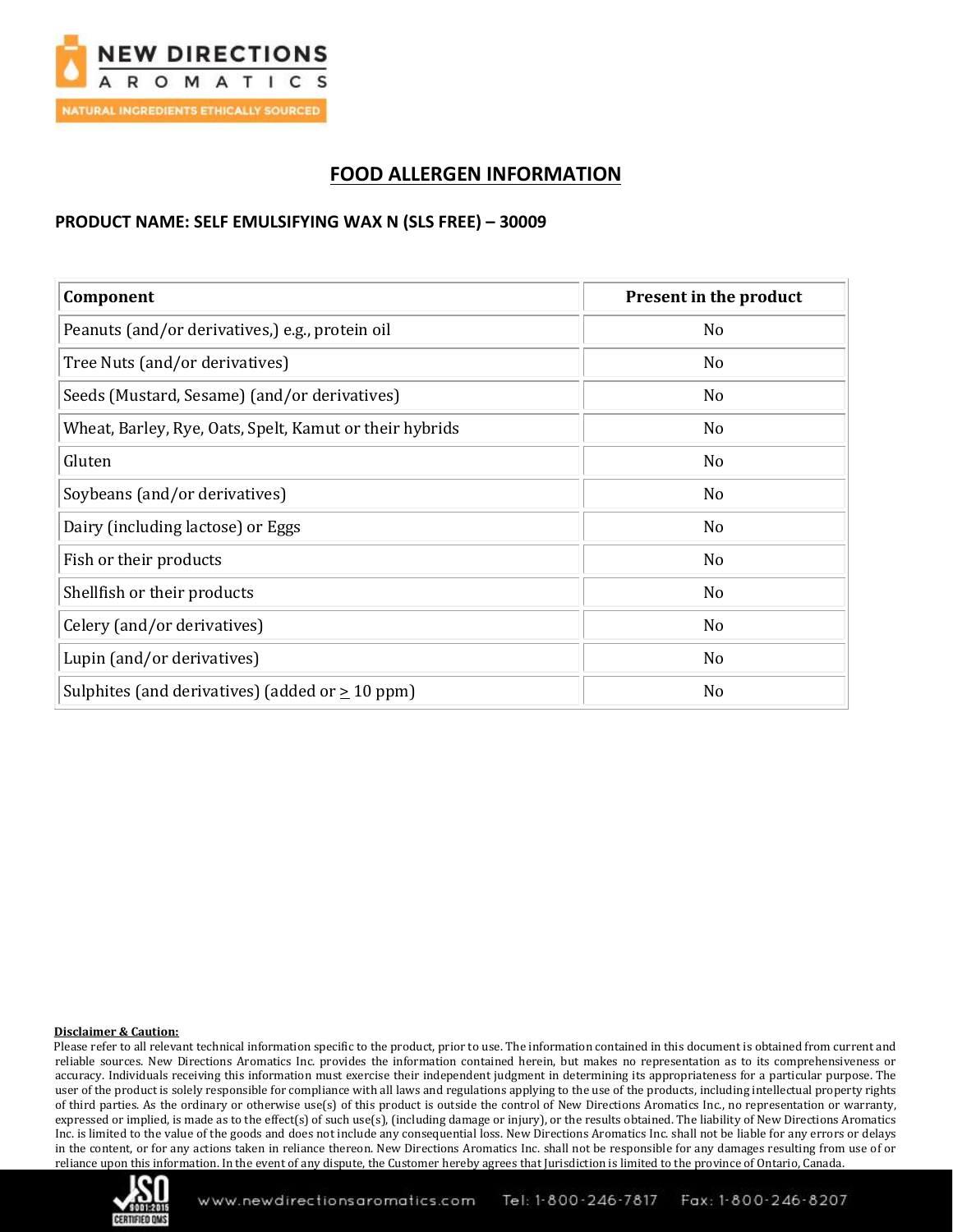

## **GLUTEN FREE STATEMENT**

### **PRODUCT NAME: SELF EMULSIFYING WAX N (SLS FREE) – 30009**

We hereby declare that, to the best of our knowledge, this product is gluten-free and was not manufactured with any ingredients containing gluten.

#### **Disclaimer & Caution:**

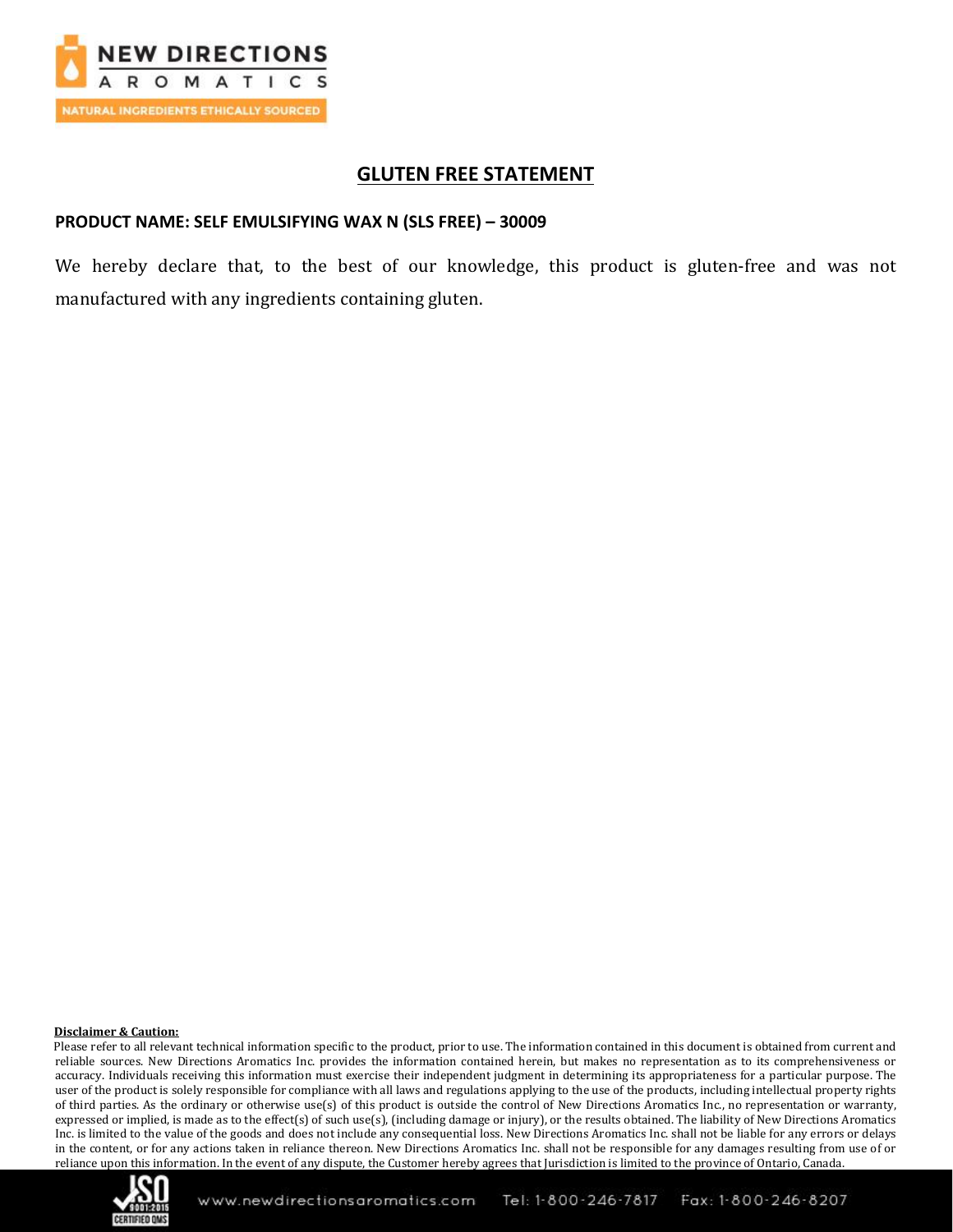

## **EU FRAGRANCE ALLERGENS STATEMENT**

## **PRODUCT NAME: SELF EMULSIFYING WAX N (SLS FREE) – 30009**

We hereby declare that, to the best of our knowledge, based on processing information and raw materials used, Fragrance Allergens listed in the EU Regulation 1223/2009 Annex III, N0 67-92 are not likely to be present.

#### **Disclaimer & Caution:**

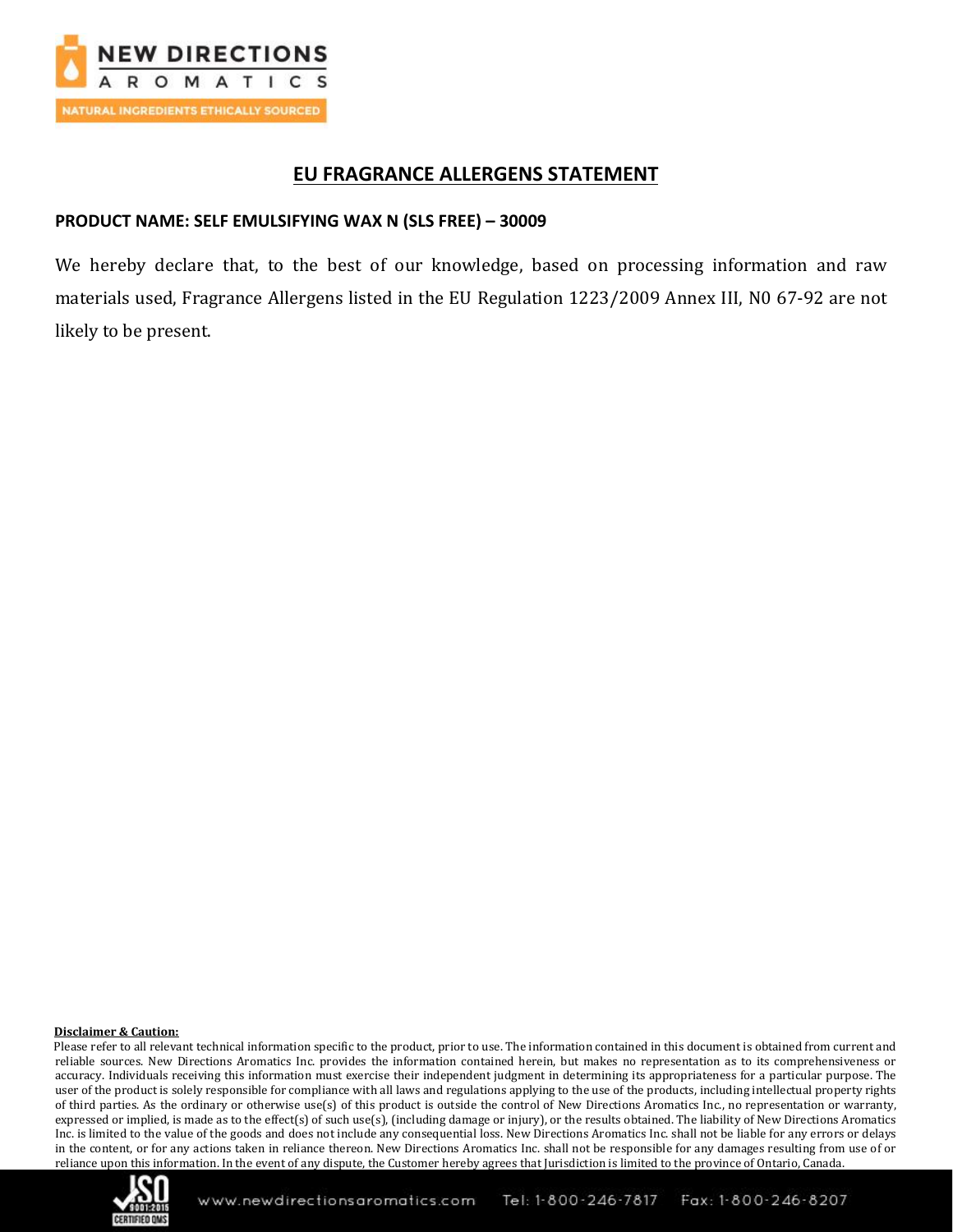

## **DECLARATION OF BOVINE SPONGIFORM ENCEPHALOPATHY (BSE)**

### **PRODUCT NAME: SELF EMULSIFYING WAX N (SLS FREE) – 30009**

We hereby confirm that, to the best of our knowledge, this product is free of BSE.

#### **Disclaimer & Caution:**

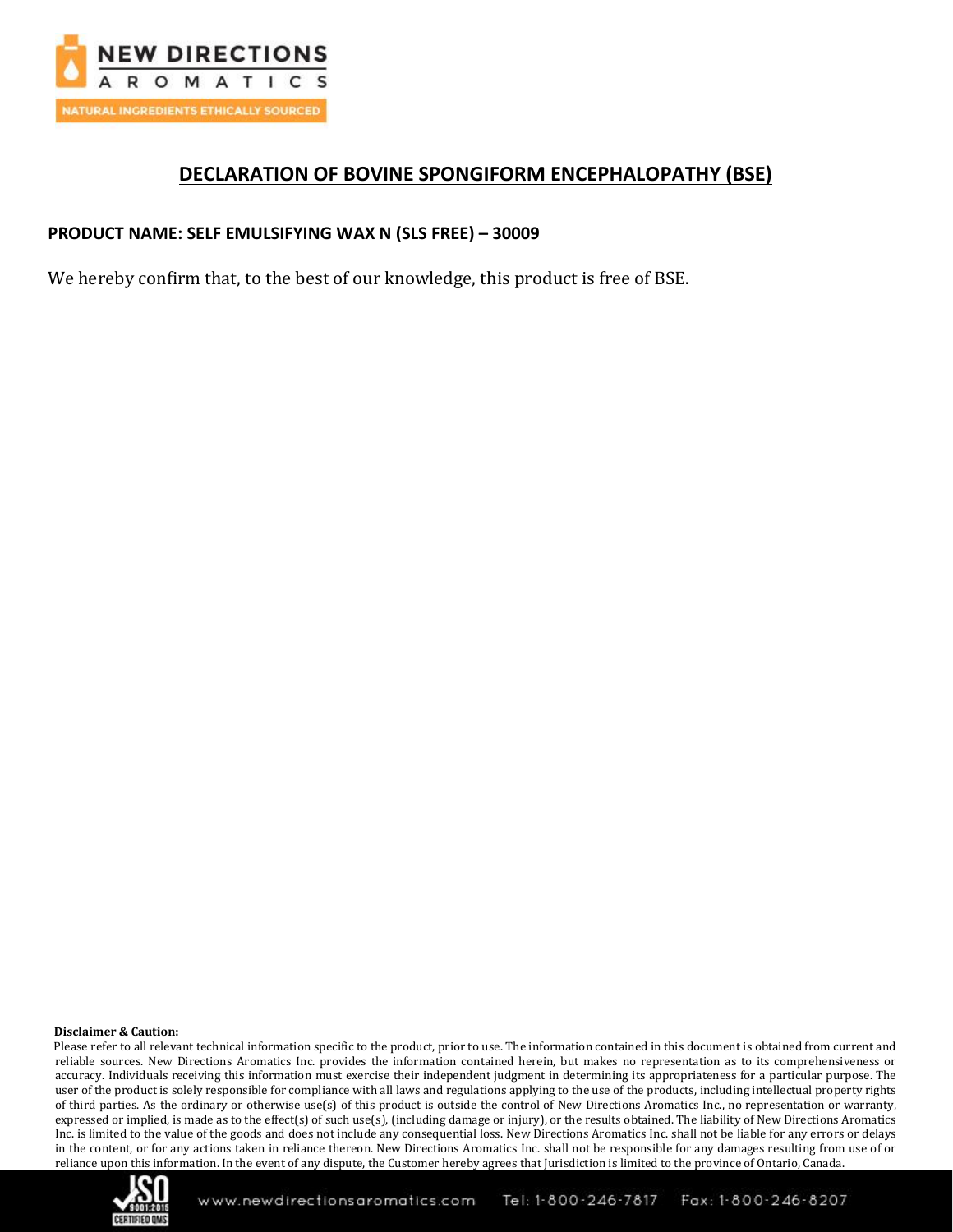

## **CRUELTY-FREE STATEMENT**

### **PRODUCT NAME: SELF EMULSIFYING WAX N (SLS FREE) – 30009**

We hereby declare that, to the best of our knowledge, this product has not been tested on animals.

#### **Disclaimer & Caution:**

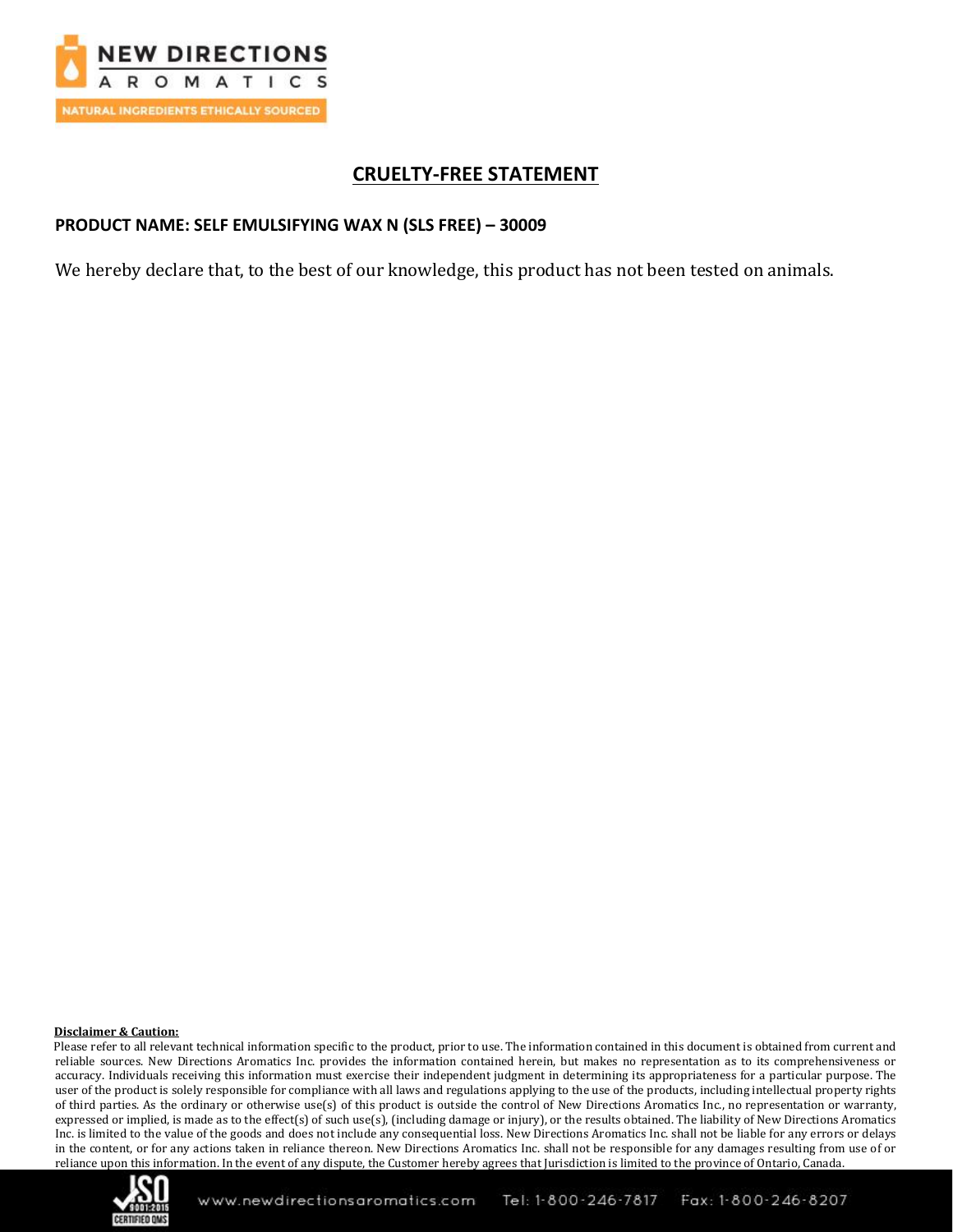

# **KOSHER STATEMENT**

### **PRODUCT NAME: SELF EMULSIFYING WAX N (SLS FREE) – 30009**

We hereby confirm that this product has been certified to Kosher standards.

#### **Disclaimer & Caution:**

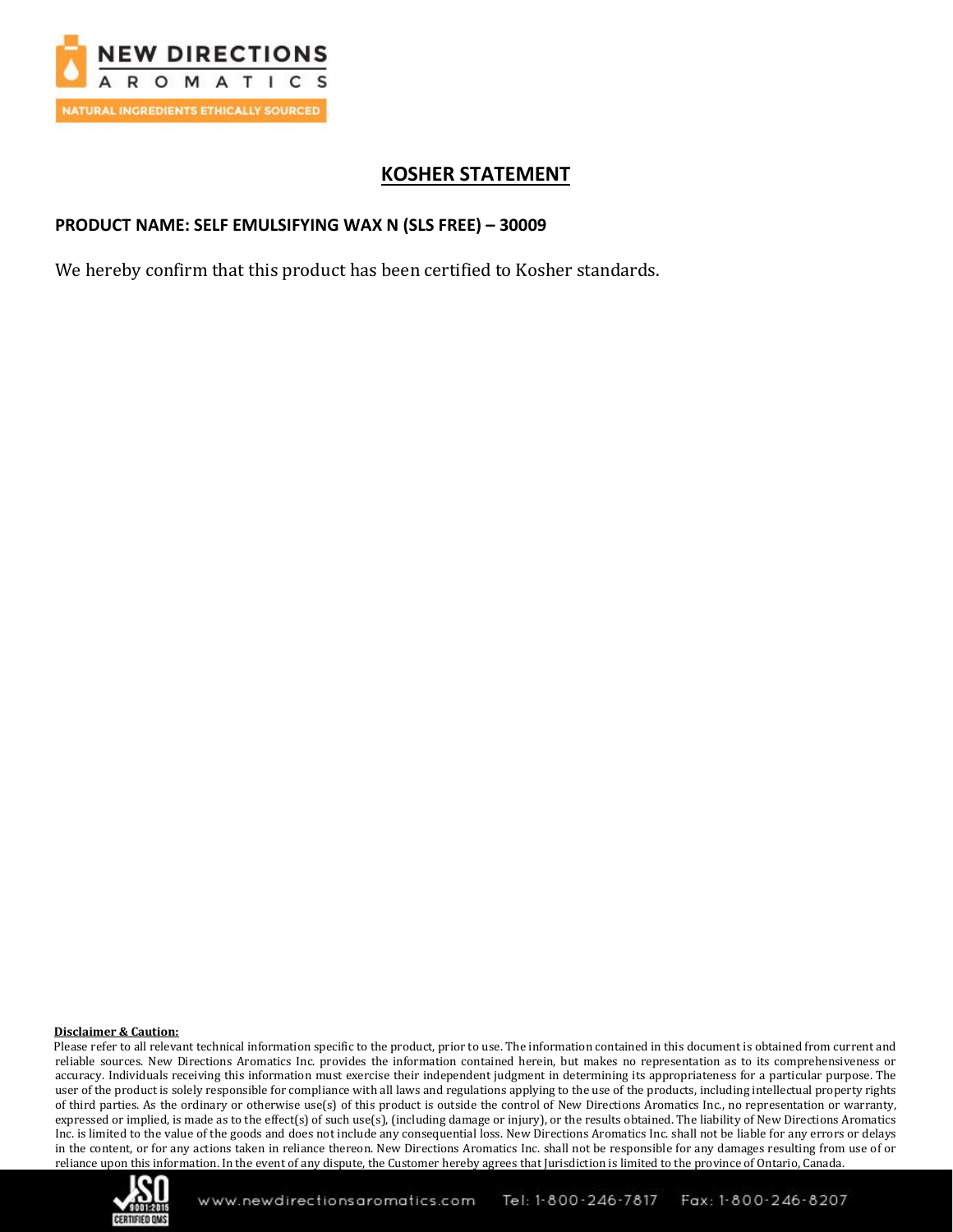

# **VEGAN STATEMENT**

### **PRODUCT NAME: SELF EMULSIFYING WAX N (SLS FREE) – 30009**

We hereby confirm that this product has been certified to Vegan standards.

#### **Disclaimer & Caution:**

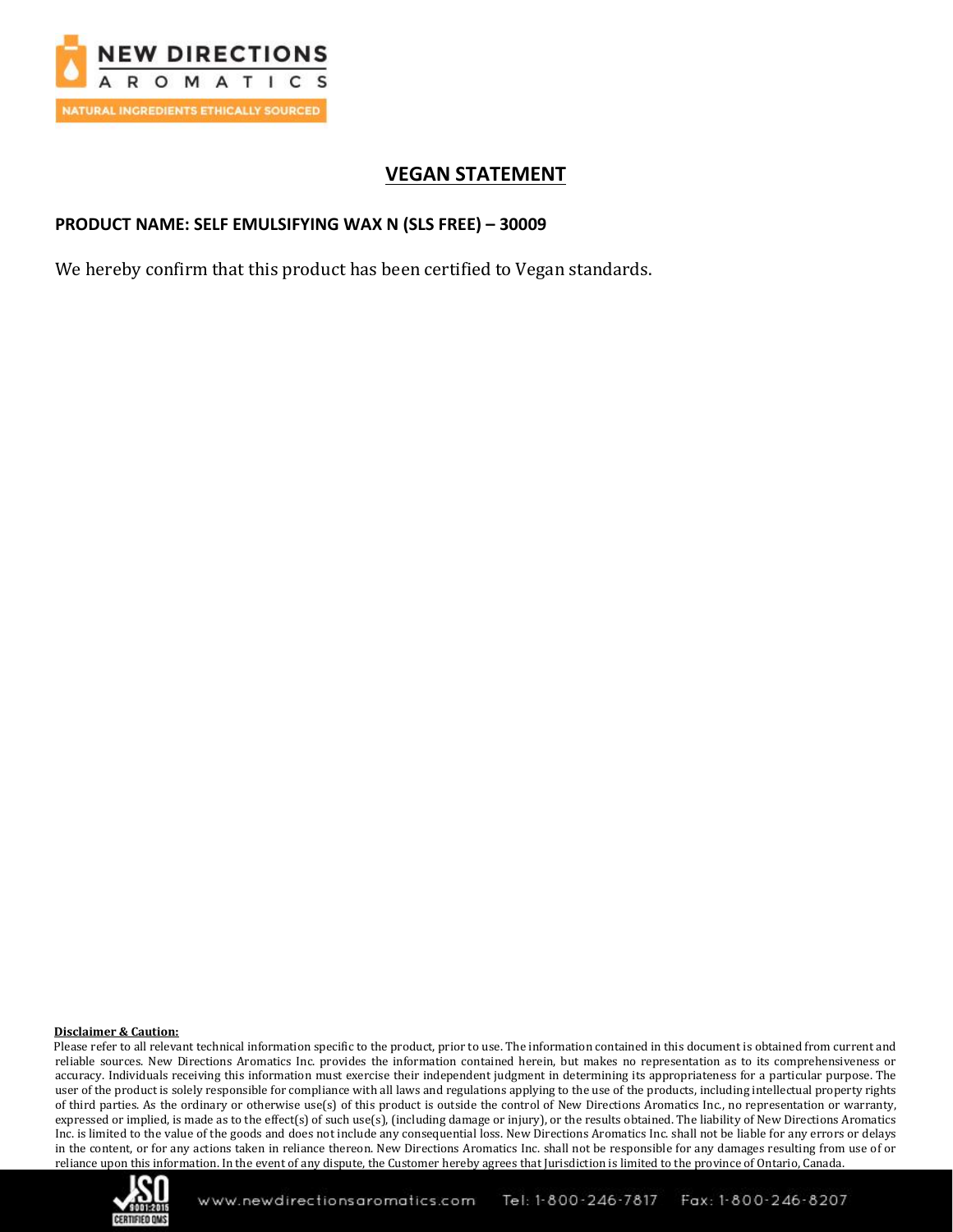

## **CMR STATEMENT**

### **PRODUCT NAME: SELF EMULSIFYING WAX N (SLS FREE) – 30009**

We hereby declare that, to the best of our knowledge, this product does not contain any Carcinogenic, Mutagenic, or Reprotoxic (CMR) substances according to EU Regulation (EC) 1272/2008.

#### **Disclaimer & Caution:**